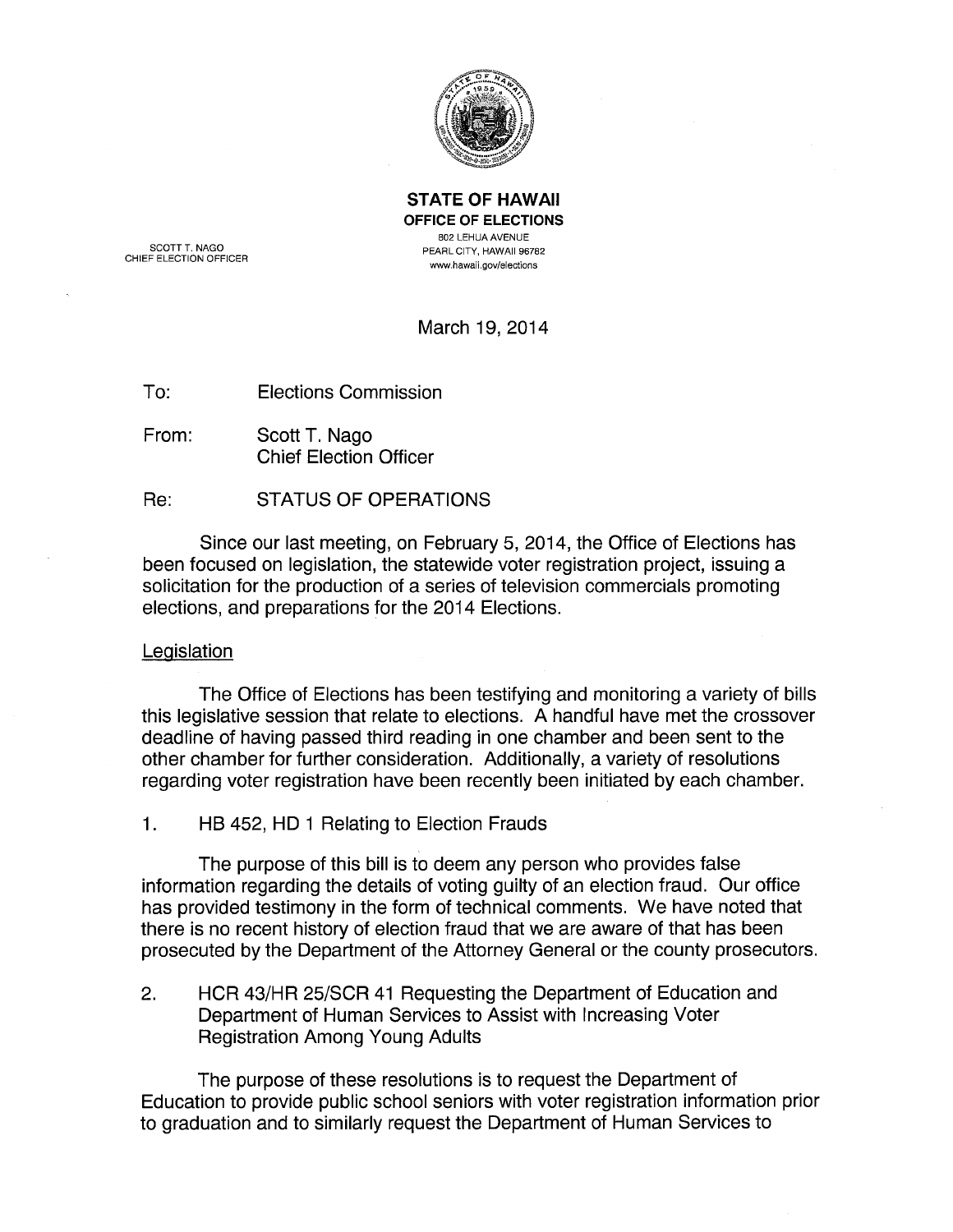provide such information to young adults in the young adult voluntary foster care program.

We have testified in support of these measures and noted in our testimony the limited results of our current Young Voter Registration Program in the public school system and the distribution of voter registration forms by the Department of Human Services to all of its clients that receive public assistance.

We believe the present measures are useful in that it will result in the Department of Human Services and Department of Education revisiting their present voter registration programs with the Office of Elections, to see if there are better ways to firmly incorporate voter registration into the operations of these departments.

3. HB 2408, HD 1 Relating to Elections

The purpose of this bill is to require the Chief Election Officer to establish procedures to select a letter of the alphabet by lot and arrange candidate names on ballots in alphabetical order of the last names, beginning with the randomly selected letter. Our office provided technical comments on this bill. We explained how the bill in practice would be implemented when a random letter was selected.

4. HB 2590, HD 1 Relating to Elections

The purpose of this bill is to allow voter registration at absentee polling places beginning in 2016 and voter registration at polling places on election day beginning in 2018.

The Office of Elections has testified in support of this bill, as any qualified member of the public wishing to vote should be able to register and vote. Our testimony has noted a variety of technical matters, which resulted in us submitting draft legislation for the Legislature's consideration. Additionally, we have noted that the bill needs to be properly funded as this legislation will create an ongoing financial obligation for the counties, as they are statutorily responsible for voter registration. The financial obligation is primarily related to appropriate staffing in each polling place and real time access to the statewide voter registration system in each polling place, so as to permit the county clerks to accurately update the voter registration rolls and to ensure their integrity.

5. SB 2118, HD 1 Relating to Campaign Spending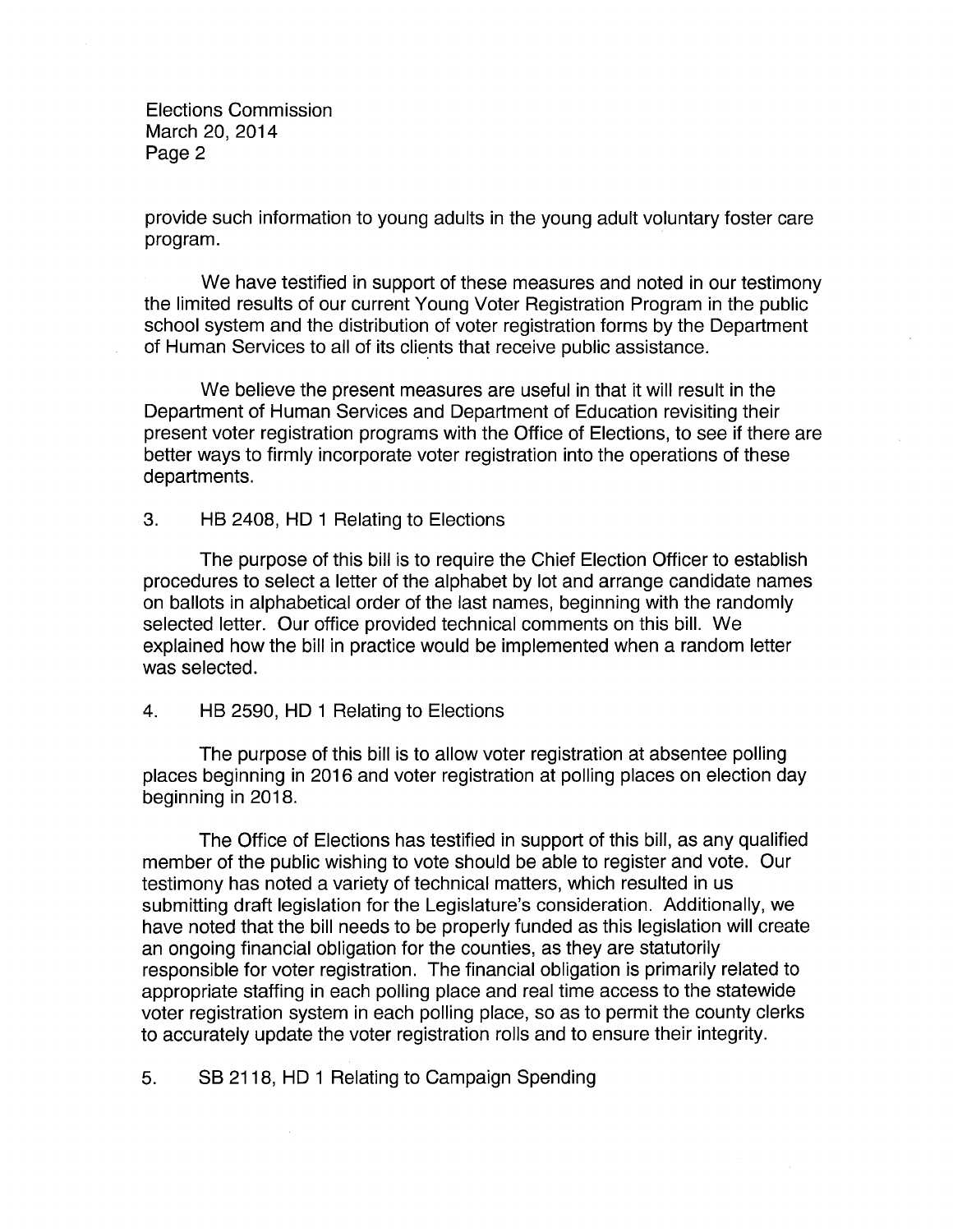The purpose of this bill is, in part, to substitute the Office of Elections for the Chief Election Officer, as it relates to who candidates have to notify by telephone and in writing, when they exceed the expenditure limit for an election. We testified in support of this bill, as we consider the substitution of Chief Election Officer with Office of Elections in HRS § 11-426 to be an appropriate housekeeping matter that is consistent with the statute's present reference to candidates notifying the Campaign Spending Commission, as opposed to its Executive Director, by telephone.

### Voter Education Campaign

On February 4, 2014, a request for proposals (RFP) for the production of a series of television commercials promoting elections was issued. The deadline for proposals was March 14, 2014, and we expect that a contract will be awarded by the end of the month. The commercials are expected cover voter registration, precinct recruitment, election dates, the single party primary, early voting, and permanent absentee voting. Additionally, it is expected that these commercials will be used during the 2014 Elections and that they can be edited to reflect new dates and information in future elections.

### Statewide Voter Registration System

On March 4, 2014, the Office of Elections issued a request for proposals (RFP) for a new statewide voter registration system that would include an online voter registration system and an election management system. The final version of the RFP followed our utilization of the request for information (RFI) process, provided for in the state procurement code, to seek out comments from the technology community on a draft RFP that had been developed.

As noted in our previous status report, the purpose of RFP is to migrate the statewide voter registration system from the City and County of Honolulu to the State of Hawaii, comply with the legal requirement to have an online voter registration system in place for use in the 2016 Elections, and to upgrade our election management system.

A pre-proposal conference was held on March 17, 2014. The deadline for the submission of proposals is April 4, 2014 and the tentative award date is May 2, 2014. As we are currently in a procurement, other than what we have previously stated, we are not able to discuss much at this point, without possibly compromising the solicitation.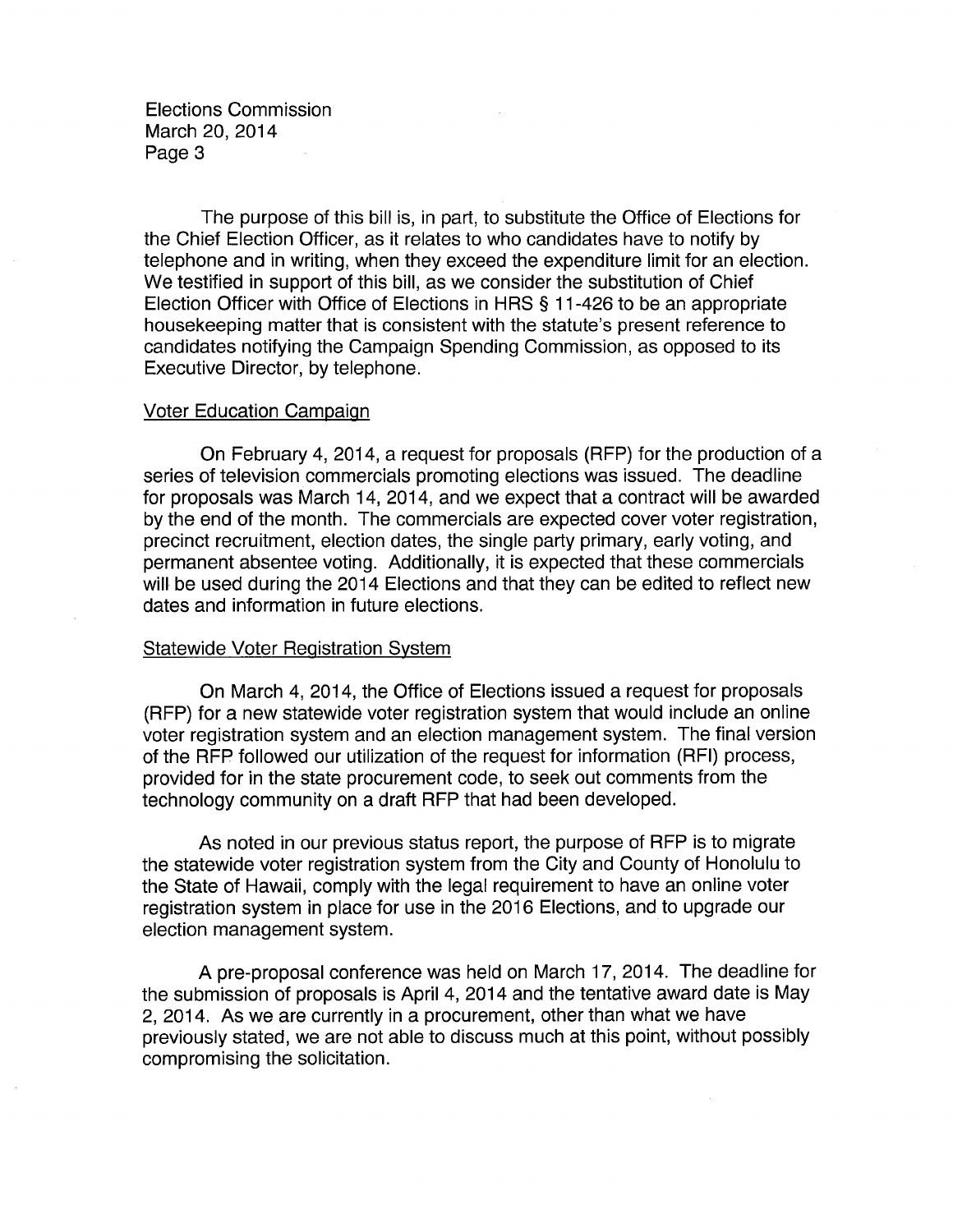## Preparations for the 2014 Elections

As reported in our status report last month, things have been running well as our standard preparations have been moving forward. Most of our seasonal staff has been hired. As such, we are actively recruiting precinct officials, ordering supplies, finalizing logistical matters, and working with the counties and the voting system vendor to have everything in place.

General speaking, the preparations of the elections community are not high profile and the results of those preparations are only realized on the day of the election, when everything must work like clockwork. The exception to this is normal candidate filing and the formation of political parties, which occur well in advance of the election and are frequently reported by the media to the public.

Specifically, candidate filing opened on February 3, 2013, and there has been a steady flow of candidates filing since that time and few news reports about those filings. Additionally, since our last meeting, the Hawaii Independent Party filed a petition to be recognized as a political party for ballot purposes. There was a lot of media attention at the time of the filing. The deadline for any objections to the petition is March 20, 2014. Assuming there are no objections the party will be recognized and will appear on the 2014 ballot.

Candidate filing will continue until 4:30 p.m. on June 3, 2014. As mentioned in our last report, we will be opening a satellite location at the State Office Tower on April 1, 2014, which will serve the public on Tuesdays and Thursdays until May 15, 2014 and daily from May 19, 2014 to June 3, 2014.

## Test Plan for Split Shift Workers

At our last meeting, on February 5, 2014, the Office of Elections presented its finding on whether the utilization of split shift precincts as a pilot project would be appropriate. The Elections Commission asked for additional information about the proposed pilot project. With that in mind, on February 11, 2014, our office submitted a report to the Elections Commission on how we plan to implement shift precincts.

The plan noted, in summary, that we would target larger sized precincts (i.e. 3 unit to 6 unit precincts). In the City and County of Honolulu, this amounts to 1 08 precincts. Additionally, no more than one team of precinct officials in the form of one morning shift worker and one afternoon shift worker would be permitted per precinct. Further, precinct chairs would be consulted to obtain input as to the appropriateness of a split shift team in their precinct. Finally, only non-profits would be permitted to provide a split shift team for a precinct. The